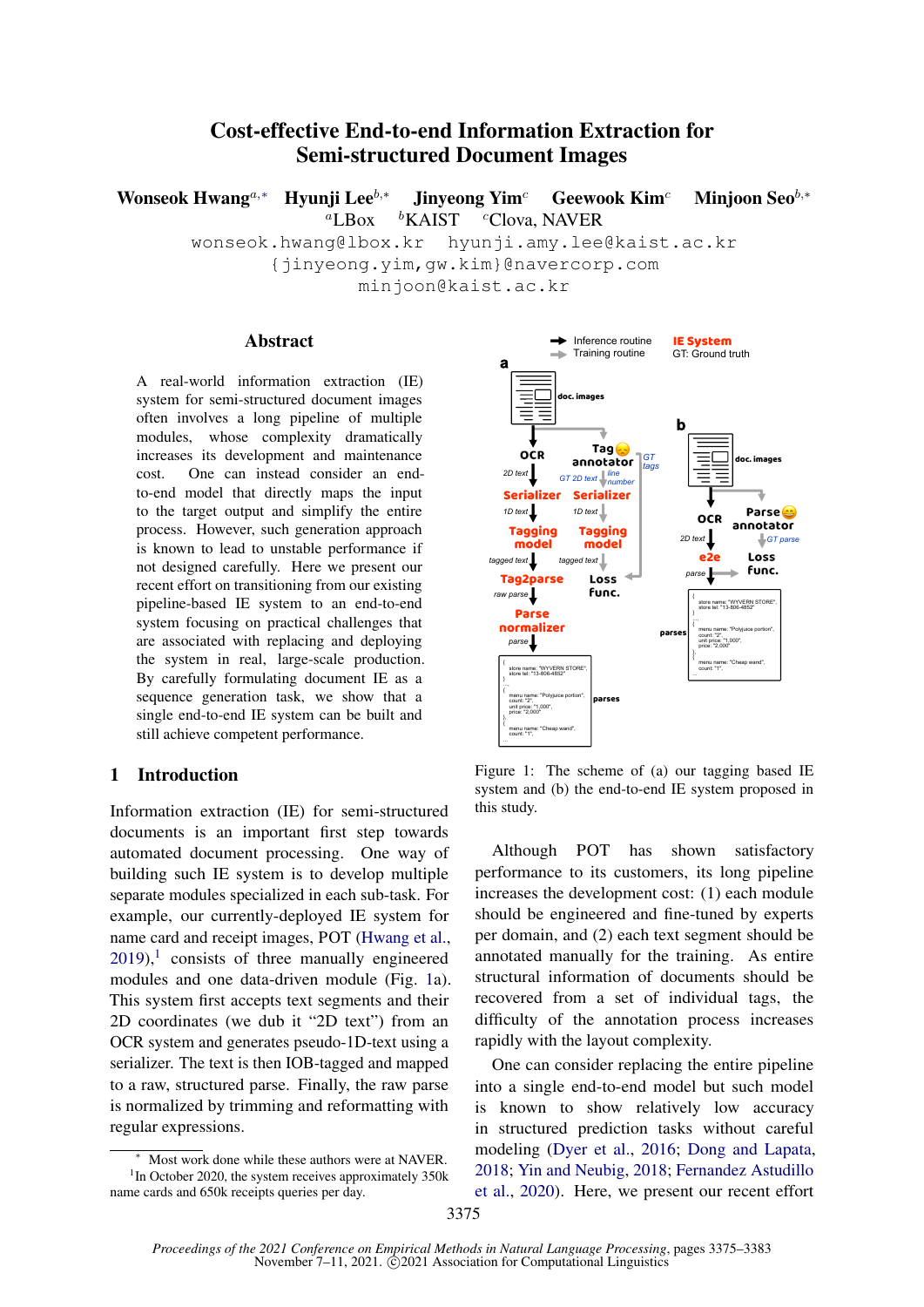on such transition to replace our product POT with an end-to-end model. In the new IE system, which we call  $WYVERN^2$  $WYVERN^2$ , we formulate the IE task as a sequence generation task equipped with a tree-generating transition module. By directly generating a sequence of actions that has a one-toone correspondence with the final output (parse), the system can be trained without annotating intermediate text segments or developing and maintaining four different IE modules in POT (orange texts in Fig. [1a](#page-0-1)). This also leads to the dramatic reduction in cost (Tbl. [6\)](#page-3-0).

To achieve service-quality accuracy and stability with a sequence generation model while minimizing domain-specific engineering, we start from a 2D Transformer baseline and experiment with the following components: (1) copying mechanism, (2) transition module, and (3) employing preexisting weak-label data. We observe that WYVERN achieves comparable performance with POT when it is trained with a similar amount of, yet low-cost data, and achieves higher accuracy by leveraging a large amount of preexisting weak supervision data which cannot be utilized by the pipeline-based system. This signifies that turning a long machine learning pipeline into an end-to-end model is worth considering even in real production environment.

Related Work Most of previous works formulate semi-structured document IE task as text tagging problem [\(Palm et al.,](#page-4-5) [2017;](#page-4-5) [Katti](#page-4-6) [et al.,](#page-4-6) [2018;](#page-4-6) [Zhao et al.,](#page-5-0) [2019;](#page-5-0) [Xu et al.,](#page-4-7) [2019;](#page-4-7) [Denk and Reisswig,](#page-4-8) [2019;](#page-4-8) [Majumder et al.,](#page-4-9) [2020;](#page-4-9) [Liu et al.,](#page-4-10) [2019;](#page-4-10) [Yu et al.,](#page-4-11) [2020;](#page-4-11) [Qian et al.,](#page-4-12) [2019;](#page-4-12) [Hwang et al.,](#page-4-0) [2019\)](#page-4-0). [Hwang et al.,](#page-4-13) [2020](#page-4-13) formulates the task as spatial dependency parsing which is essentially an another tagging approach where the inter-text segment relations are tagged. Although all previous studies have shown the competency of the proposed methods on their own tasks, they have following limitation: individual text segments should be labeled by appropriate tags for the model training. Since the tags require domain and layout-dependent modification for each task, the appropriate annotation tools should be developed together. The difficulty of annotation rapidly increases when documents show multiple information hierarchy necessitating grouping between fields (for example, see name, price fields in Fig. [2a](#page-2-0)). On the other hand, we formulate

the IE task as a sequence generation problem where only parses are required for the training.

# <span id="page-1-1"></span>2 Model

WYVERN consists of the following three major modules: (1) the Transformer encoder that accepts 2D text, (2) the decoder for sequence generation, and (3) the transition module that converts the generated sequence into parse tree.

2D Transformer Encoder We use Transformer [\(Vaswani et al.,](#page-4-14) [2017\)](#page-4-14) with the following modification for encoding 2D text [\(Hwang et al.,](#page-4-13) [2020\)](#page-4-13). The input vectors are generated using the following five features: token, x-coordinate, ycoordinate, character height, and text orientation. Like BERT, each feature is represented as integers and maps to a trainable embedding vector. The each coordinate is quantized into 120 integers, character height into 6, and text orientation into 2 integers. The resulting embeddings are summed into a single input vector. Unlike original transformer, the position embedding for word ordering is omitted.

Decoder We use Transformer decoder equipped with the gated copying mechanism [\(Gu et al.,](#page-4-15) [2016;](#page-4-15) [See et al.,](#page-4-16) [2017\)](#page-4-16). At each time  $t$ , the probability of copying individual input tokens is calculated via inner product between the contextualized inputs from the last Transformer layers of the encoder  $({h_e})$  and the decoder  $(h_d(t))$ . The resulting probability is added to the generation probability of corresponding tokens gated by the probability  $p_{\text{gate}}$ .  $p_{\text{gate}}$  is calculated by linearly projecting the concatenated vector of the  $h_d(t)$  and the sum of  ${h_e}$  each weighted by  $h_d(t)$ .

Transition module All parses are uniformly formatted following JSON. However, direct generation of JSON strings requires unnecessary long steps because (1) all syntactic tokens  $($ ,:, }) are generated separately, and (2) "key" often consists of multiple tokens. To minimize the generation length while constraining the search space, we propose to convert JSON-formatted parses into corresponding abstract syntax trees (ASTs) (Fig. [2a](#page-2-0)). Under this formulation, the sequence of generated tokens is interpreted as a sequence of AST generating actions. The actions are later converted into a JSON-formatted parse using the push-down automaton. Our transition module consists of three types of actions

<span id="page-1-0"></span> $^2$  WEAKLY SUPERVISED GENERATIVE DOCUMENT PARSER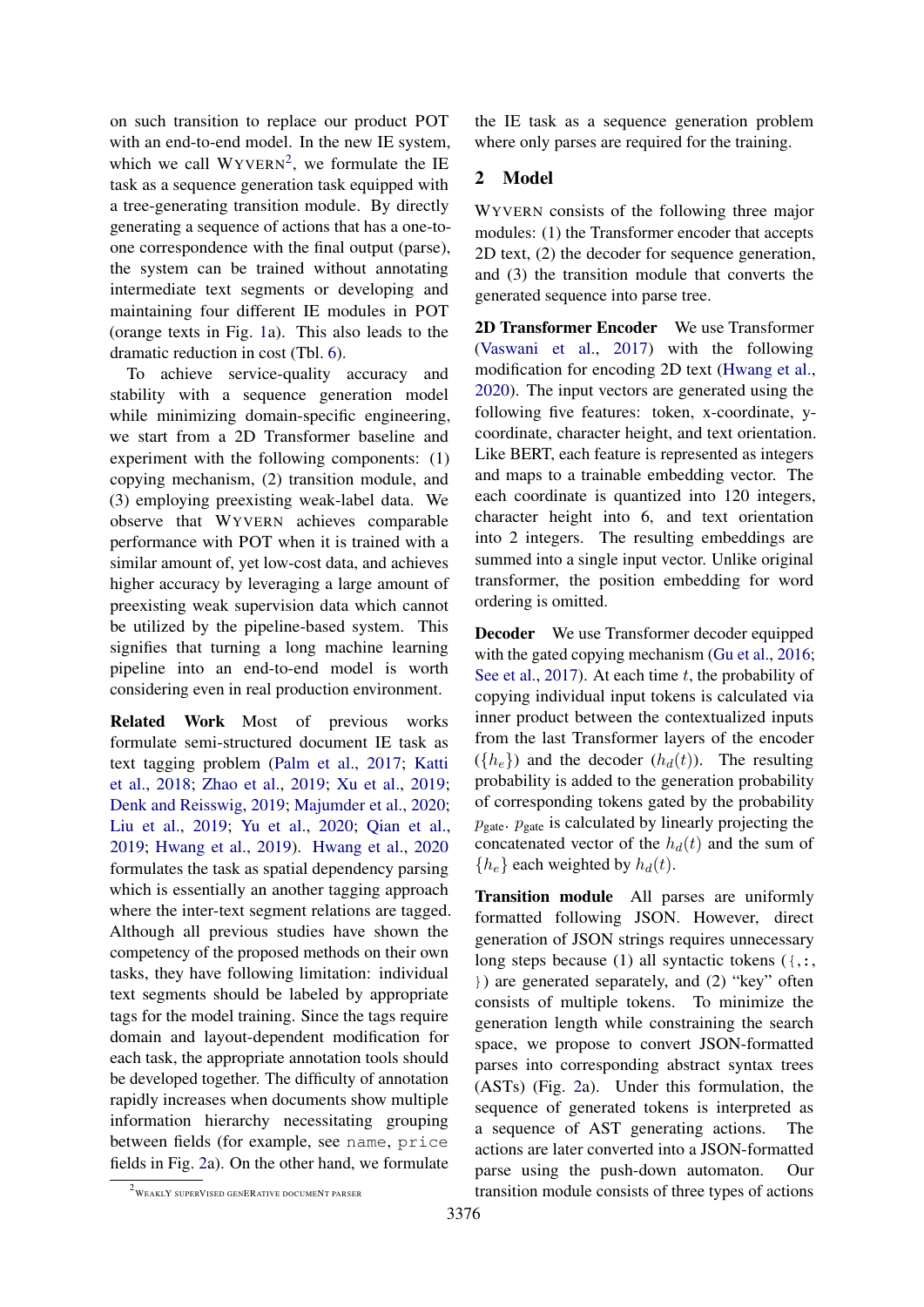<span id="page-2-0"></span>

Figure 2: Tree representation of document. (a) An example of abstract syntax tree (AST). (b) An example of TED calculation.

<span id="page-2-1"></span>Table 1: An example of parse generation process. The corresponding parse tree is shown in Fig. [2a](#page-2-0).

|                             | Output token                                                 | Action                                                                          | Parse                                                                                                                                                                            |
|-----------------------------|--------------------------------------------------------------|---------------------------------------------------------------------------------|----------------------------------------------------------------------------------------------------------------------------------------------------------------------------------|
| 0<br>$\frac{4}{5}$<br>6<br> | [store]<br>[name]<br>Happy<br>store<br>[reduce]<br>[address] | NT (store)<br>NT (name)<br>GEN (Happy)<br>GEN (store)<br>REDUCE<br>NT (address) | IS:<br>S: { store:<br>S: {store: {name:<br>{S: {store: {name: Happy<br>S: store: {name: Happy store}<br>S: store: {name: Happy store,<br>[S: store: {name: Happy store, address: |

NT(key), GEN(token), and REDUCE based on previous studies [\(Yin and Neubig,](#page-4-3) [2018;](#page-4-3) [Dyer et al.,](#page-4-1) [2016\)](#page-4-1). NT (key) generates nonterminal node representing key of JSON. The special tokens representing the type of individual fields are interpreted as the corresponding actions. GEN(token) generates corresponding token. REDUCE indicates the completion of generation in a current level and the systems moves to a higher level. The process is demonstrated with an example in Tbl. [1.](#page-2-1) A sequence of actions can be uniquely determined for a given AST by traveling the tree in depth-first, and left-right order.

#### 3 Datasets and Setups

Datasets Due to confidential issues related to industrial documents, we use our four large-scale internal datasets: three strong-label (NJ, RK, RJ) and one weak-label (NJ-W) datasets. The properties are summarized in Tbl. [2.](#page-2-2)

|  | Table 2: The dataset properties. |  |
|--|----------------------------------|--|
|--|----------------------------------|--|

<span id="page-2-2"></span>

| Name                         | Task                            | Lang                     | # of field<br>keys | Tree depth | # of examples<br>(train:dev:test)           | Input token<br>length (test)                |  |  |
|------------------------------|---------------------------------|--------------------------|--------------------|------------|---------------------------------------------|---------------------------------------------|--|--|
| NI<br><b>RK</b><br><b>RJ</b> | name card<br>receipt<br>receipt | IPN<br>KOR<br><b>JPN</b> | 12<br>21<br>39     | ٩          | 22k:256:256<br>44k:600:781<br>62k:600:3.330 | $115 \pm 36$<br>$323 \pm 95$<br>$165 + 122$ |  |  |
|                              | NJ-W name card                  | <b>IPN</b>               | 13                 |            | 6m:1.020:1.020                              | $124 + 38$                                  |  |  |

Baseline We compare WYVERN to POT that consists of four separated modules (Fig. [1a](#page-0-1), Sec. [1\)](#page-0-2). The technical details are described in Sec. [A.1.](#page-6-0)

Evaluation The parses consist of hierarchically grouped key-value pairs, where a key indicates a field type such as menu, and a value is either a corresponding text sequence or a sub parse forming a recursive structure (e.g., menu under item in Fig. [2a](#page-2-0)). We conduct extensive evaluation with three different metrics;  $F_1$ , nTED, and A/Btest.  $F_1$  is calculated by counting the number of exactly matched key-value pairs. Since  $F_1$  ignores partially correct prediction (even a single character difference is counted as wrong), we use another metric nTED, a tree edit distance normalized by the number of nodes. nTED considers both lexical and structural differences between parse trees (Fig. [2b](#page-2-0)). Finally, we conduct A/B-test for full evaluation of the models by human. See Sec. [A.2](#page-6-1) for the technical details of evaluation methods.

Experimental setup The model is initialized with pretrained multi-lingual BERT [\(Devlin et al.,](#page-4-17) [2018;](#page-4-17) [Wolf et al.,](#page-4-18) [2020\)](#page-4-18) and trained by Adam optimizer [\(Kingma and Ba,](#page-4-19) [2015\)](#page-4-19) with learning rate 2e-5 or 3e-5. The decay rates are set to  $\beta_1 = 0.9, \beta_2 = 0.999$ . After the initial rapid learning phase, which typically takes 1–2 weeks on 2–8 NVIDIA P40 gpus, the learning rate is set to 1e-5 for the stability and the training continues up to one month. The batch size set to 16–32. During inference, beam search is employed. In receipt IE task, the training examples are randomly sampled from three tasks–Japanese name card, Korean receipt, and Japanese receipt–while sharing the weights. We found this multi-domain setting leads to the faster convergence.

#### 4 Results

WYVERN shows competent performance We first validate WYVERN on Japanese name card IE task (NJ). The comparable scores of WYVERN with respect to POT shows the effectiveness of our endto-end approach (Tbl. [3,](#page-2-3) 1st row vs 3rd row). Note that a naive application of Transformer encoderdecoder model shows dramatic performance

<span id="page-2-3"></span>Table 3: Performance table of name card IE task.

|                                                    | is E2E | $1-F_1(\%)$ | nTED(%) |
|----------------------------------------------------|--------|-------------|---------|
| POT (Hwang et al., 2019)                           |        | 10.5        | 8.22    |
| 2D Transformer <sup>†</sup> (Vaswani et al., 2017) |        | 19.7        | 11.7    |
| <b>WYVERN</b> (Proposed)                           |        | 11.0        | 7.08    |
| WYVERN w/weak-label pretraining                    |        | 8.1         | 5.93    |

 $3377$  Transformer model with minimal modification to encode 2D texts (Sec. [2\)](#page-1-1).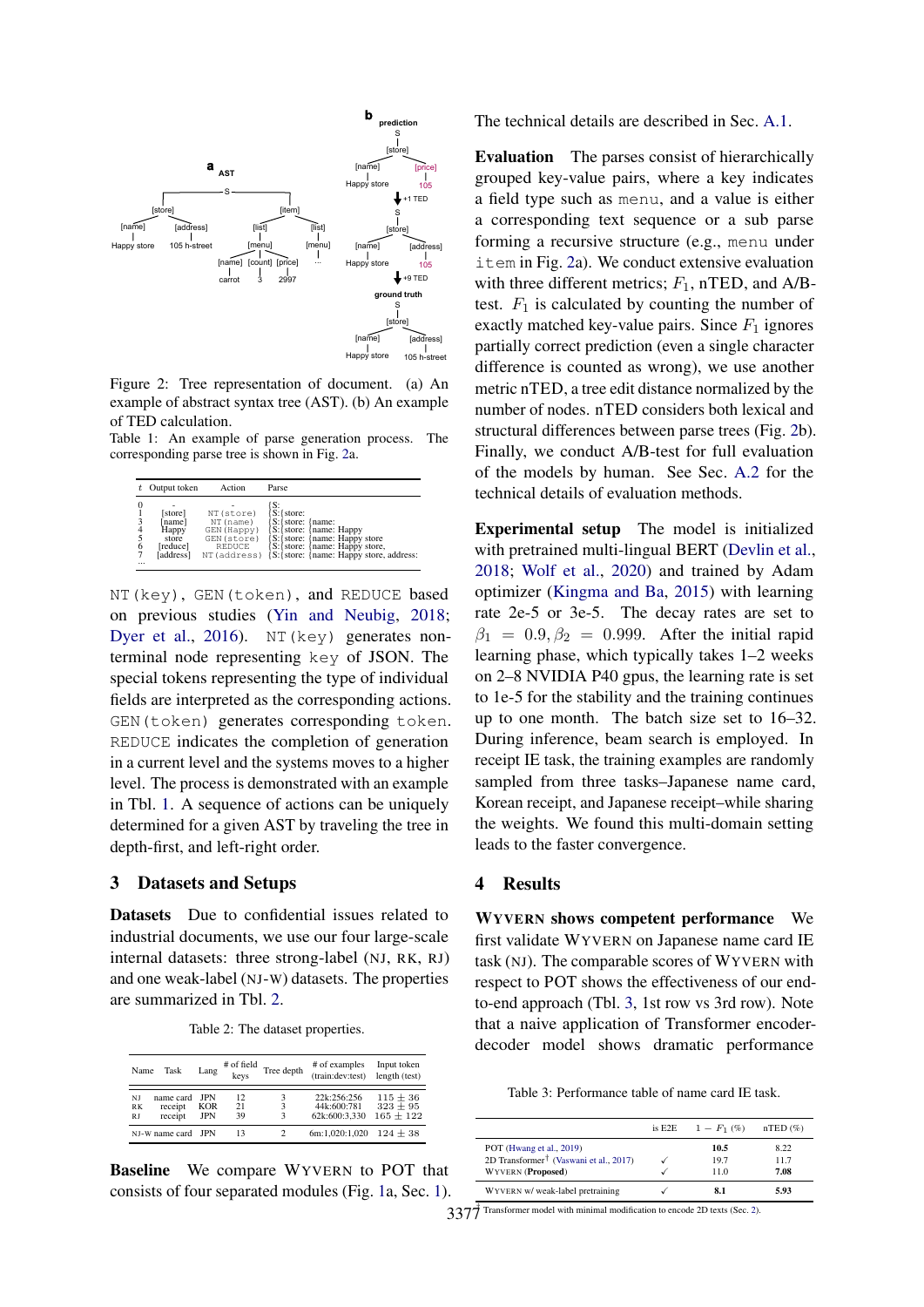<span id="page-3-1"></span>Table 4: Performance table of receipt IE task.

|               | Lang.      | $1-F_1(\%)$ | $nTED$ (%) |
|---------------|------------|-------------|------------|
| <b>POT</b>    | <b>KOR</b> | 15.7        | 12.1       |
|               | <b>JPN</b> | 20.5        | 17.6       |
| <b>WYVERN</b> | <b>KOR</b> | 13.0        | 9.8        |
|               | <b>JPN</b> | 25.8        | 21.1       |

degradation (2nd row) highlighting the importance of the careful modeling. Here,  $F_1$  score is based on exact match and WYVERN generates accurate parses even for non semantic text like telephone numbers (Tbl. [7](#page-6-2) last three columns in Appendix). Higher precision can be achieved by controlling the recall rate (Fig. [3](#page-8-0) in Appendix). Our generative approach also enables automatic text normalization and OCR error correction. Without the transition module,  $F_1$  error increases by 1.3%.

Utilizing large weak-label data significantly enhances accuracy Often times, a weak-label data (document and parse pairs) already exists because it is what gets stored in databases. Especially, when a human-driven data collection pipeline has been existed, the amount of accumulated data can be huge. To leverage the preexisting weak-label data in the database, we first train WYVERN using NJ-W that consists of 6m weakly labeled Japanese name cards and finetune it using NJ. The fine-tuning step is required as parses in NJ-W and NJ have multiple distinct properties (Sec. [A.4\)](#page-7-0). The results shows WYVERN outperforms POT by -2.4  $F_1$  error and -2.29 nTED (Tbl. [3,](#page-2-3) bottom row). Note that POT requires strong-label data that should be annotated from scratch unlike WYVERN.

WYVERN can generate complex parse trees We further validate WYVERN on Korean (RK) and Japanese (RJ) receipt IE tasks where parses have more complex structure (Fig. [2,](#page-2-0) Tbl. [2\)](#page-2-2). WYVERN shows higher performance compared to POT in RK (Tbl. [4,](#page-3-1) 1st row vs 3rd row) even for numeric fields (Tbl. [8](#page-7-1) last ten columns in Appendix). However in RJ, it shows the lower performance (2nd row vs 4th row). The lower performance in RJ may be attributed to its complex parse tree that consists of a total of 39 fields (Tbl. [2\)](#page-2-2).

WYVERN is preferred in A/B-test We conduct three A/B-tests between POT (P) and WYVERN (W) on Japanese name card and Korean receipt IE tasks with varying training set. WYVERN achieves comparable performance with POT (Tbl. [5,](#page-3-2) 1st panel, the neutral rate  $\sim$  50%) and better

Table 5: A/B-test for human evaluation.

<span id="page-3-2"></span>

|           |              |    | Training set | Survey results |             |             |  |  |  |
|-----------|--------------|----|--------------|----------------|-------------|-------------|--|--|--|
| Task      | # of samples | P  | w            | Neutral        | P is better | W is better |  |  |  |
| NJ        | 240          | NI | NI           | 45.4           | 28.8        | 25.8        |  |  |  |
| <b>RK</b> | 240          | RK | NJ, RK, RJ   | 47.9           | 26.3        | 25.8        |  |  |  |
| NJ        | 80           | NI | NJ, NJ-W     | 45.0           | 23.8        | 31.2        |  |  |  |

performance with the use of preexisting weak-label data (final row). When name cards have complex layouts, WYVERN is always favoured (Sec. [A.5\)](#page-7-2).

WYVERN is cost-effective Training POT requires a strong-label (tagging of individual text segments) data. The tags should convey information of field type, intra-field grouping (collecting text segments belong to the same field), and inter-field grouping (e.g. name, count, and price in Fig. [2b](#page-2-0) form a group). On the other hand, WYVERN is trained by using a weak-label data, i.e. parses (structured text) which can be conceived more easily and typed directly by annotators. This fundamental difference in the labels bring various advantages to WYVERN (W) compared to POT (P). Here we focus on the cost and perform semi-quantitative analysis based on our own experiences. We split the cost into five categories: annotation cost (Annot.) for preparing training dataset, communication cost (Comm.) for teaching data annotators, annotation tool development cost (Tool dev.), maintenance cost (Maint.) that involves data denoising & post collection, and inference cost related to serving. The result is summarized in Tbl. [6.](#page-3-0) The details of the cost estimation process is presented in [A.6.](#page-7-3)

Table 6: Cost analysis table.

<span id="page-3-0"></span>

| Model  | Data                                  | Annot. <sup>†</sup> Comms. Tool dev. |             | Maint. | Inference<br>time(s)                                                                                        |  |
|--------|---------------------------------------|--------------------------------------|-------------|--------|-------------------------------------------------------------------------------------------------------------|--|
| P<br>w |                                       | weak-label $\sim 60 \sim 0$          | $\sim\!\!0$ |        | strong-label $\sim 12 \sim 1-2$ PM $\sim 0.3$ PM Need expert NJ: 0.4, RK: 1.6<br>No expert NJ: 1.4, RK: 2.3 |  |
|        | <sup>†</sup> # of documents/person·hr |                                      |             |        |                                                                                                             |  |

# 5 Conclusion

Here, we present WYVERN that is trained via weak supervision. WYVERN achieves competent performance compared to the strongly supervised model while its development and maintenance cost is significantly lower. We also provide cost analysis of developing IE systems for semistructured documents. Currently, WYVERN shows slower training and inference time compared to the tagging based approach like other autoregressive models. Future work will be focused on optimizing the training protocol and the inference speed.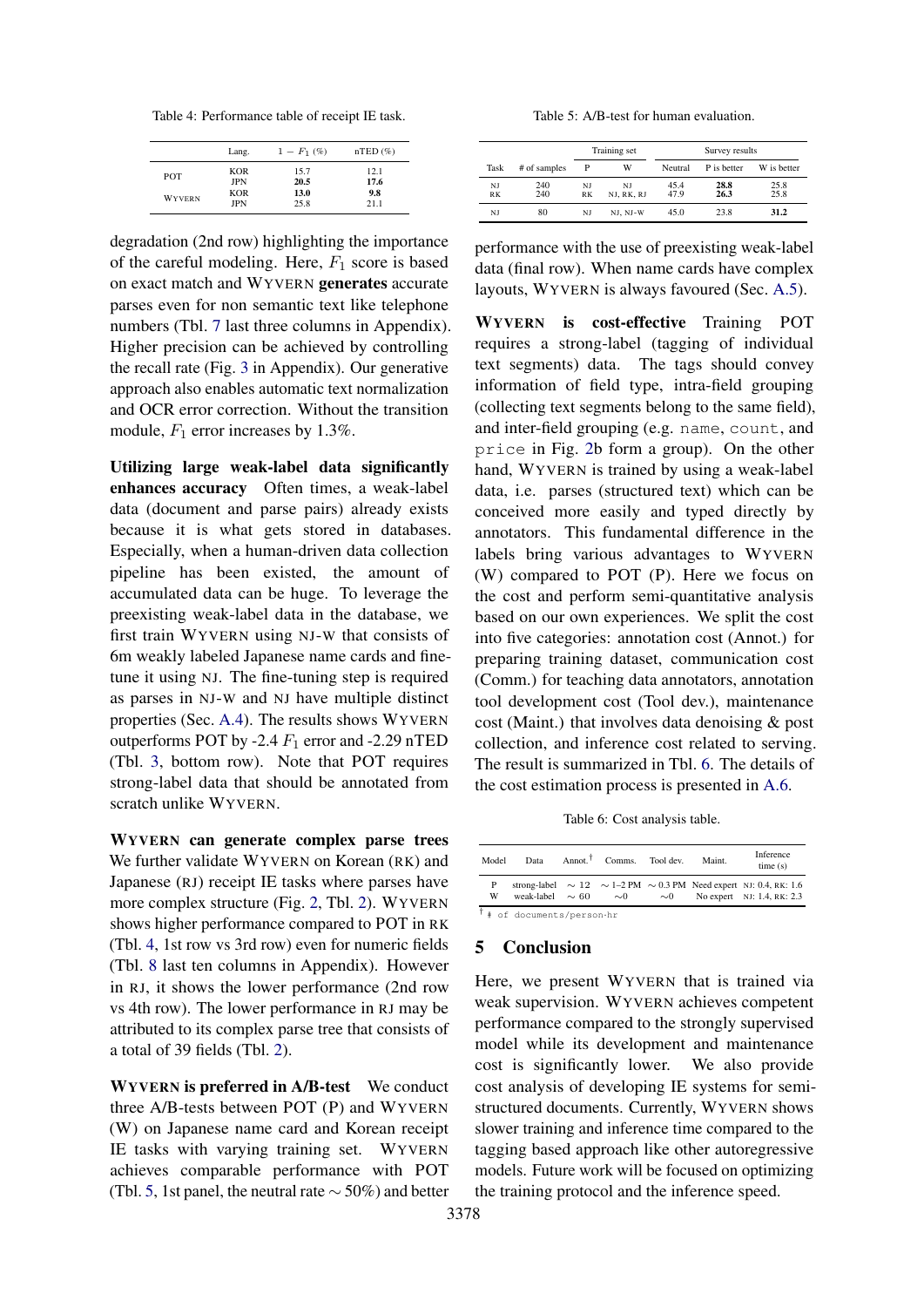### Acknowledgements

We thank Kyunghyun Cho for the helpful comment about the transition module, and Sohee Yang for the critical comment on the figures.

### References

- <span id="page-4-8"></span>Timo I. Denk and Christian Reisswig. 2019. [BERTgrid: Contextualized Embedding for 2D](http://arxiv.org/abs/1909.04948) [Document Representation and Understanding.](http://arxiv.org/abs/1909.04948) *arXiv e-prints*, page arXiv:1909.04948.
- <span id="page-4-17"></span>Jacob Devlin, Ming-Wei Chang, Kenton Lee, and Kristina Toutanova. 2018. BERT: pre-training of deep bidirectional transformers for language understanding. *NAACL*.
- <span id="page-4-2"></span>Li Dong and Mirella Lapata. 2018. [Coarse-to](https://www.aclweb.org/anthology/P18-1068)[fine decoding for neural semantic parsing.](https://www.aclweb.org/anthology/P18-1068) In *Proceedings of the 56th Annual Meeting of the Association for Computational Linguistics (Volume 1: Long Papers)*, pages 731–742, Melbourne, Australia. Association for Computational Linguistics.
- <span id="page-4-1"></span>Chris Dyer, Adhiguna Kuncoro, Miguel Ballesteros, and Noah A. Smith. 2016. Recurrent neural network grammars. In *Proceedings of the 2016 Conference of the North American Chapter of the Association for Computational Linguistics: Human Language Technologies*, pages 199–209, San Diego, California. Association for Computational Linguistics.
- <span id="page-4-4"></span>Ramón Fernandez Astudillo, Miguel Ballesteros, Tahira Naseem, Austin Blodgett, and Radu Florian. 2020. [Transition-based parsing with stack](https://doi.org/10.18653/v1/2020.findings-emnlp.89)[transformers.](https://doi.org/10.18653/v1/2020.findings-emnlp.89) In *EMNLP Findings*.
- <span id="page-4-15"></span>Jiatao Gu, Zhengdong Lu, Hang Li, and Victor O.K. Li. 2016. Incorporating copying mechanism in sequence-to-sequence learning. In *ACL*.
- <span id="page-4-0"></span>Wonseok Hwang, Seonghyeon Kim, Jinyeong Yim, Minjoon Seo, Seunghyun Park, Sungrae Park, Junyeop Lee, Bado Lee, and Hwalsuk Lee. 2019. Post-ocr parsing: building simple and robust parser via bio tagging. In *Workshop on Document Intelligence at NeurIPS 2019*.
- <span id="page-4-13"></span>Wonseok Hwang, Jinyeong Yim, Seunghyun Park, Sohee Yang, and Minjoon Seo. 2020. [Spatial](http://arxiv.org/abs/2005.00642) [dependency parsing for semi-structured document](http://arxiv.org/abs/2005.00642) [information extraction.](http://arxiv.org/abs/2005.00642)
- <span id="page-4-6"></span>Anoop R Katti, Christian Reisswig, Cordula Guder, Sebastian Brarda, Steffen Bickel, Johannes Höhne, and Jean Baptiste Faddoul. 2018. Chargrid: Towards understanding 2D documents. In *EMNLP*.
- <span id="page-4-19"></span>Diederik P. Kingma and Jimmy Ba. 2015. Adam: A method for stochastic optimization. In *ICLR*.
- <span id="page-4-10"></span>Xiaojing Liu, Feiyu Gao, Qiong Zhang, and Huasha Zhao. 2019. Graph convolution for multimodal information extraction from visually rich documents. In *NAACL*.
- <span id="page-4-9"></span>Bodhisattwa Prasad Majumder, Navneet Potti, Sandeep Tata, James Bradley Wendt, Qi Zhao, and Marc Najork. 2020. [Representation learning for](https://doi.org/10.18653/v1/2020.acl-main.580) [information extraction from form-like documents.](https://doi.org/10.18653/v1/2020.acl-main.580) In *Proceedings of the 58th Annual Meeting of the Association for Computational Linguistics*, pages 6495–6504, Online. Association for Computational Linguistics.
- <span id="page-4-5"></span>Rasmus Berg Palm, Ole Winther, and Florian Laws. 2017. Cloudscan - A configuration-free invoice analysis system using recurrent neural networks. *CoRR*.
- <span id="page-4-12"></span>Yujie Qian, Enrico Santus, Zhijing Jin, Jiang Guo, and Regina Barzilay. 2019. GraphIE: A graph-based framework for information extraction. In *NAACL*.
- <span id="page-4-16"></span>Abigail See, Peter J. Liu, and Christopher D. Manning. 2017. Get to the point: Summarization with pointergenerator networks. In *ACL*.
- <span id="page-4-14"></span>Ashish Vaswani, Noam Shazeer, Niki Parmar, Jakob Uszkoreit, Llion Jones, Aidan N Gomez, Ł ukasz Kaiser, and Illia Polosukhin. 2017. Attention is all you need. In I. Guyon, U. V. Luxburg, S. Bengio, H. Wallach, R. Fergus, S. Vishwanathan, and R. Garnett, editors, *NeurIPS*.
- <span id="page-4-18"></span>Thomas Wolf, Lysandre Debut, Victor Sanh, Julien Chaumond, Clement Delangue, Anthony Moi, Pierric Cistac, Tim Rault, Rémi Louf, Morgan Funtowicz, Joe Davison, Sam Shleifer, Patrick von Platen, Clara Ma, Yacine Jernite, Julien Plu, Canwen Xu, Teven Le Scao, Sylvain Gugger, Mariama Drame, Quentin Lhoest, and Alexander M. Rush. 2020. [Transformers: State](https://www.aclweb.org/anthology/2020.emnlp-demos.6)[of-the-art natural language processing.](https://www.aclweb.org/anthology/2020.emnlp-demos.6) In *EMNLP System Demonstrations*, Online. Association for Computational Linguistics.
- <span id="page-4-7"></span>Yiheng Xu, Minghao Li, Lei Cui, Shaohan Huang, Furu Wei, and Ming Zhou. 2019. Layoutlm: Pretraining of text and layout for document image understanding. In *KDD*.
- <span id="page-4-3"></span>Pengcheng Yin and Graham Neubig. 2018. [TRANX:](https://www.aclweb.org/anthology/D18-2002) [A transition-based neural abstract syntax parser](https://www.aclweb.org/anthology/D18-2002) [for semantic parsing and code generation.](https://www.aclweb.org/anthology/D18-2002) In *Proceedings of the 2018 Conference on Empirical Methods in Natural Language Processing: System Demonstrations*, pages 7–12, Brussels, Belgium. Association for Computational Linguistics.
- <span id="page-4-11"></span>Wenwen Yu, Ning Lu, Xianbiao Qi, Ping Gong, and Rong Xiao. 2020. PICK: Processing Key Information Extraction from Documents using Improved Graph Learning-Convolutional Networks. In *ICPR*.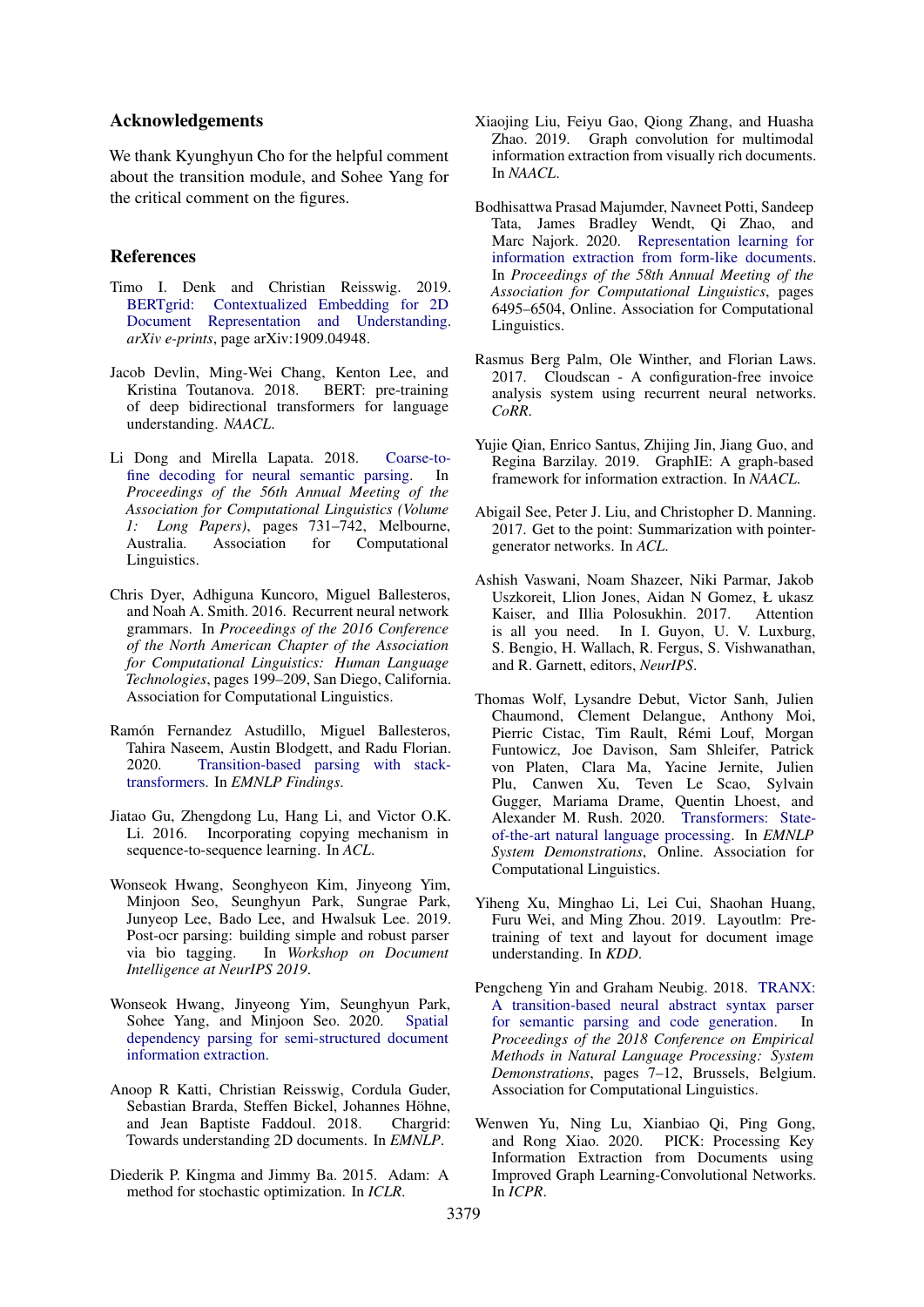- <span id="page-5-1"></span>K. Zhang and D. Shasha. 1989. Simple fast algorithms for the editing distance between trees and related problems. *SIAM J. Comput.*, 18(6):1245–1262.
- <span id="page-5-0"></span>Xiaohui Zhao, Zhuo Wu, and Xiaoguang Wang. 2019. CUTIE: learning to understand documents with convolutional universal text information extractor. *CoRR*.
- <span id="page-5-2"></span>Xu Zhong, Elaheh ShafieiBavani, and Antonio Jimeno-Yepes. 2020. Image-based table recognition: data, model, and evaluation. In *ECCV*.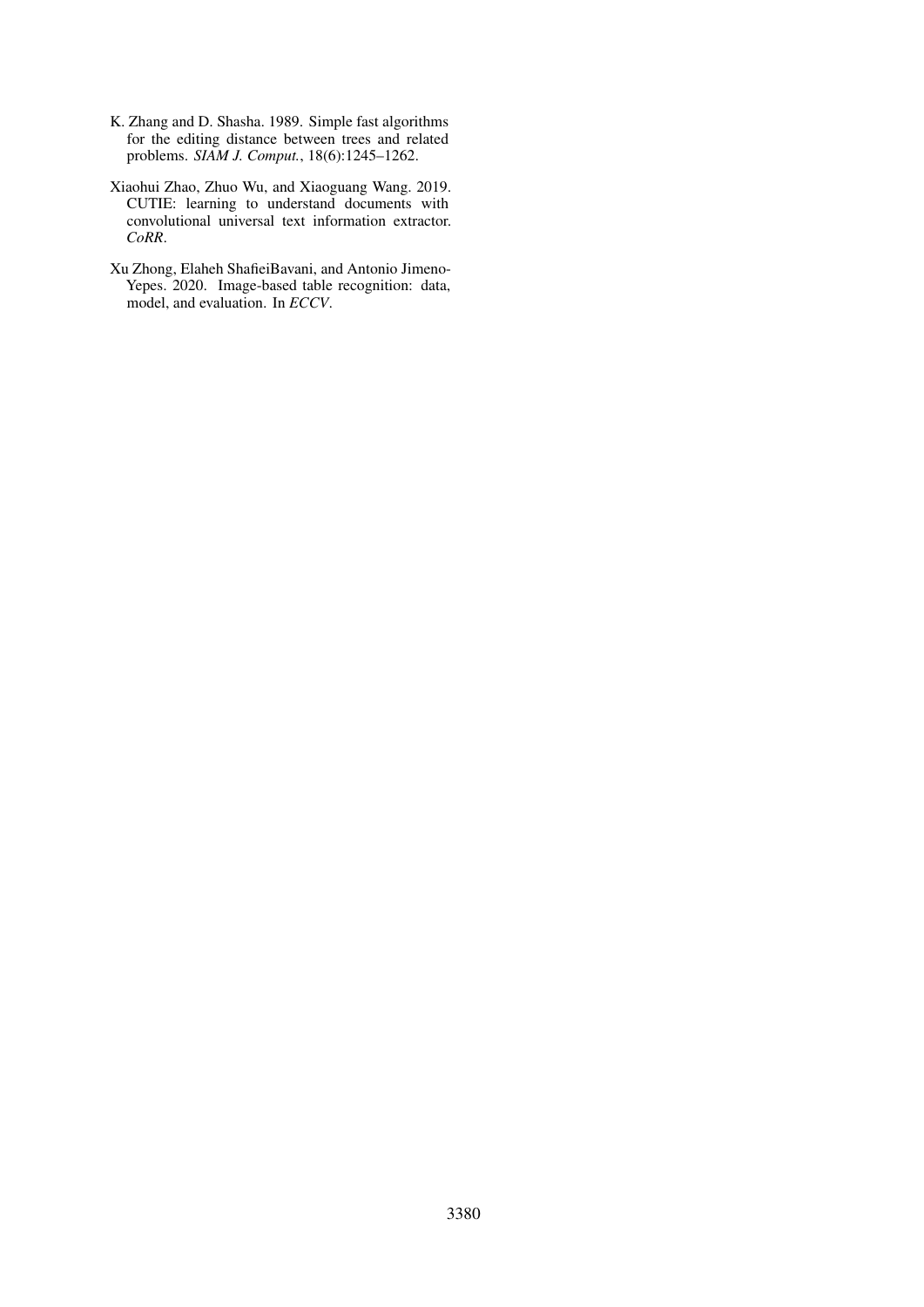# A Appendix

# <span id="page-6-0"></span>A.1 POT

Here, we explain each module of POT [\(Hwang et al.,](#page-4-0) [2019\)](#page-4-0). The serializer accepts 2D text from the OCR module and converts them into a single pseudo-1D-text. To group text segments line-by-line, the segments are merged based on their height differences. When the text segments are placed on the curved line due to physical distortion of documents as often observed in receipt images, a polynomial fit is used. The tagging model performs IOB-tagging on the pseudo-1D-text. The model is based on BERT [\(Devlin](#page-4-17) [et al.,](#page-4-17) [2018\)](#page-4-17) except that 2D coordinate embeddings are added to input vectors. The embeddings are prepared in the same way with WYVERN (Sec. [2\)](#page-1-1). The output consists of IOB-tags of multiple fields. For inter-fields grouping (e.g. name, count, and price under item in Fig. [2a](#page-2-0)), additional IOB-tags are introduced. The tagged text is structured into raw parses by the tag2parse module. Finally, the raw parses are normalized using regular expressions and various domain-specific rules. For example, a unit price "@2,000" is converted into "2000"; Chinese numbers in postal codes are converted into English numerals etc.

## <span id="page-6-1"></span>A.2 Evaluation methods

 $F_1$  score To calculate  $F_1$ , first a group of key-value pairs from the ground truth (gt) is matched with a group from predicted parse based on their similarity in character level. Each predicted key-value pair is counted as true positive if there exists exactly equal gt key-value pair in the matched group. Otherwise it is counted as false positive. Unmatched key-value pairs in ground truth are counted as false negative.

**Tree edit distance** Although  $F_1$  can show model performance for individual fields, the group matching algorithms requires non-trivial modification per domain due to structural change in parses. Hence, we use another metric nTED based on tree edit distance (TED) [\(Zhang and Shasha,](#page-5-1) [1989\)](#page-5-1)<sup>[3](#page-6-3)</sup> that can be used for any documents represented as trees.

$$
n\text{TED} = \text{TED}(gt, pr)/\text{TED}(gt, \phi) \tag{1}
$$

Here, *gt*, *pr*, and  $\phi$  stands for ground truth, predicted, and empty trees respectively. The process is depicted in Fig. [2b](#page-2-0)). To account the permutation symmetry, the node in each level is sorted before the calculation using their labels and their children's. A similar score has been recently suggested by [\(Zhong et al.,](#page-5-2) [2020\)](#page-5-2) for a table recognition task.

Human Evaluation via A/B test While predefined metrics are useful for automated evaluation, their score cannot fully reflect the overall performance. Hence, we prepare accompanying human evaluation via A/B test. In the test, the randomly selected output of WYVERN and POT are presented to human subjects with corresponding document image. Then the human subjects are asked to choose one option out of three choices: A is better, B is better, or neutral. The results of two models are randomly shown as either A or B.

# <span id="page-6-2"></span>A.3 1- $F_1$  of individual fields

Table 7:  $1 - F_1$  of representative fields in Japanese name card IE task.P and W stand for POT and WYVERN.

| Model                                                     | total |                          |                      |                      |                   | address company name department personal name position   email fax tel |  |
|-----------------------------------------------------------|-------|--------------------------|----------------------|----------------------|-------------------|------------------------------------------------------------------------|--|
| $\mathbf{P}$<br>W<br>W w/ weak-label pretraining 8.1 14.2 |       | 10.5 16.7<br>$11.0$ 17.8 | 22.1<br>16.5<br>12.5 | 16.1<br>19.3<br>14.9 | 8.6<br>5.5<br>3.0 | $13.6$   4.7 2.6 4.1<br>$14.0$   6.3 3.8 7.0<br>$10.8$   4.6 3.0 4.9   |  |

<span id="page-6-3"></span><sup>3</sup> https://github.com/timtadh/zhang-shasha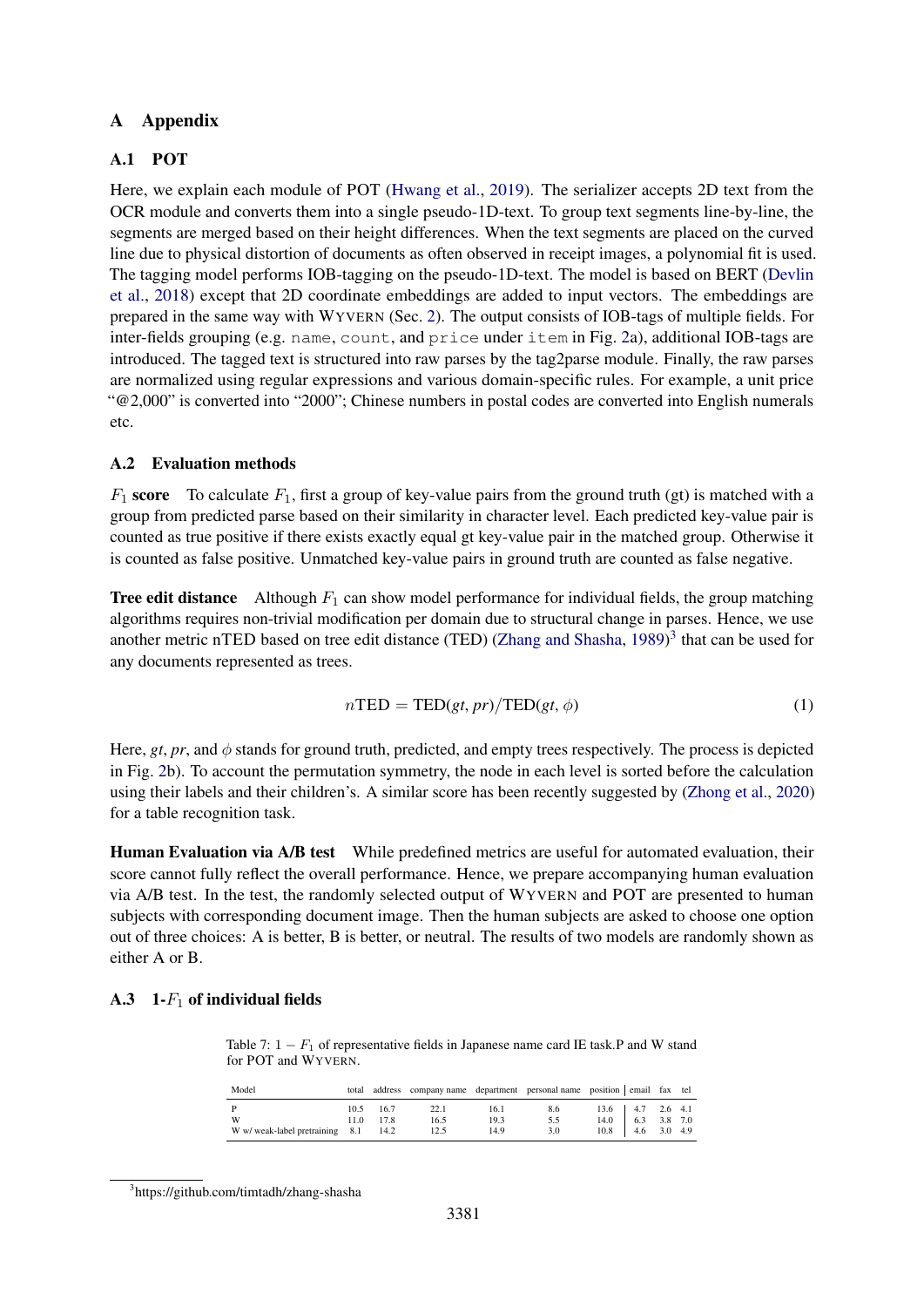Table 8:  $1 - F_1$  of representative fields in Korean receipt IE task.

<span id="page-7-1"></span>

| Model | total | item<br>name | store               | store | payment              | item | item item store |     |                  | store       | payment | payment<br>name address card company count unit price price tel business number card number confirmed number | date | payment payment total<br>time | price      |
|-------|-------|--------------|---------------------|-------|----------------------|------|-----------------|-----|------------------|-------------|---------|--------------------------------------------------------------------------------------------------------------|------|-------------------------------|------------|
|       | 13.0  | 33.1 21.3    | 15.7 35.0 21.9 24.9 | 18.9  | $16.2$   8.1<br>18.5 | 3.2  | 6.9<br>5.2      | 3.4 | 4.1 15.5<br>15.4 | 7.3<br>10.9 | 14.6    | 28.1<br>17.0                                                                                                 | 10.1 | 8.0                           | 6.8<br>3.9 |

Table 9:  $1 - F_1$  of representative fields in Japanese receipt IE task.

| Model | total | item<br>name      | store<br>name | store<br>address | store<br>branch name | payment item |             | item<br>method count unit price price tel |             |              | item store payment<br>price | payment sub total sub total transaction transaction<br>change price | price      | tax         | date         | time | total total<br>price tax |             |
|-------|-------|-------------------|---------------|------------------|----------------------|--------------|-------------|-------------------------------------------|-------------|--------------|-----------------------------|---------------------------------------------------------------------|------------|-------------|--------------|------|--------------------------|-------------|
| W     | 25.8  | 20.5 24.8<br>40.1 | 36.3<br>38.6  | 30.3<br>38.6     | 22.2<br>17.1         | 24.2<br>27.0 | 3.1<br>13.7 | 5.9<br>23.6                               | 3.1<br>14.1 | 12.8<br>14.0 | 4.1<br>9.8                  |                                                                     | 57<br>13.8 | 6.5<br>24.1 | 17.6<br>18.5 | 4.4  |                          | 8.1<br>17.0 |

### <span id="page-7-0"></span>A.4 NJ vs NJ-W

The NJ and NJ-W parses have following distinct features. (1) In NJ, same field can appear multiple times (for example, several telephone numbers can be presented in single name card) whereas in NJ-W, which was prepared by human before the era of deep learning, only single realization per each field is picked and saved in the database. (2) In NJ-W, the parse can include field that does not appear explicitly. For instance, parses can include Japanese character representation of company name even when name cards include only Chinese character representation.

### <span id="page-7-2"></span>A.5 A/B test with varying layout complexity

<span id="page-7-4"></span>In the name card A/B test, the examples are further separated into two groups based on the number of address field. First group (Lv. 1) includes single address field and second group (Lv. 2) includes the multiple number of address field. The latter group show more diverse layout such as multicolumn and vertical text alignment. Approximately 12% of cards belong to Lv. 2 group in the data. The result is summarized in Tbl. [10.](#page-7-4)

Table 10: A/B-test for human evaluation.

|            |              |    | Training set | Survey results |             |             |  |
|------------|--------------|----|--------------|----------------|-------------|-------------|--|
| Task       | # of samples | P  | W            | Neutral        | P is better | W is better |  |
| $NJ-Lv1$   | 180          | NI | NI           | 47.8           | 28.0        | 23.2        |  |
| $N.I-I.v2$ | 45           | NI | NI           | 38.4           | 28.3        | 33.3        |  |
| $N.I-I.v1$ | 60           | NJ | NJ, NJ-W     | 43.3           | 25.0        | 31.7        |  |
| $NJ-Lv2$   | 20           | NJ | NJ, NJ-W     | 50.0           | 20.0        | 30.0        |  |

### <span id="page-7-3"></span>A.6 Cost estimation

Annotation cost The annotation cost is quantified by the number of documents that can be labeled by a single annotator per hour in the name card IE task. The strong-label data requires about 5 times longer annotation time compared to the weak-label data (3rd column).

Communication cost The tag annotators should be trained by an expert (1) to understand the connection between tagged texts and corresponding parses and (2) to become accustomed to annotation process and using tag annotation tool. In our receipt annotation task, five tag annotators were trained by one expert for five working days. The expert needed to use one full working day. By counting 20 working days of single annotator as 1 Person Month (PM) and that of expert as 3 PM, the communication (teaching) cost is calculated as  $1-2$  PM  $^4$  $^4$ . On the other hand, the parse annotators just need to see the images and type human readable parses. The process similar to a summarizing documents on notes in which they are already familiar with. This minimizes the communication cost.

Annotation tool development cost The tag annotation tool should be prepared per ontology. In our own experience, the tool modification takes approximately two working days of one expert per domain  $(0.3 \text{ PM} = 3 \text{PM} \times 2/20)$ . On the other hand, the parse annotation tool does not require such modification

<span id="page-7-5"></span><sup>&</sup>lt;sup>4</sup>1 PM $\times$ 5 annotators  $\times$  5/20 month + 3 PM  $\times$ 1 expert  $\times$  1/20 month = 1.4 PM